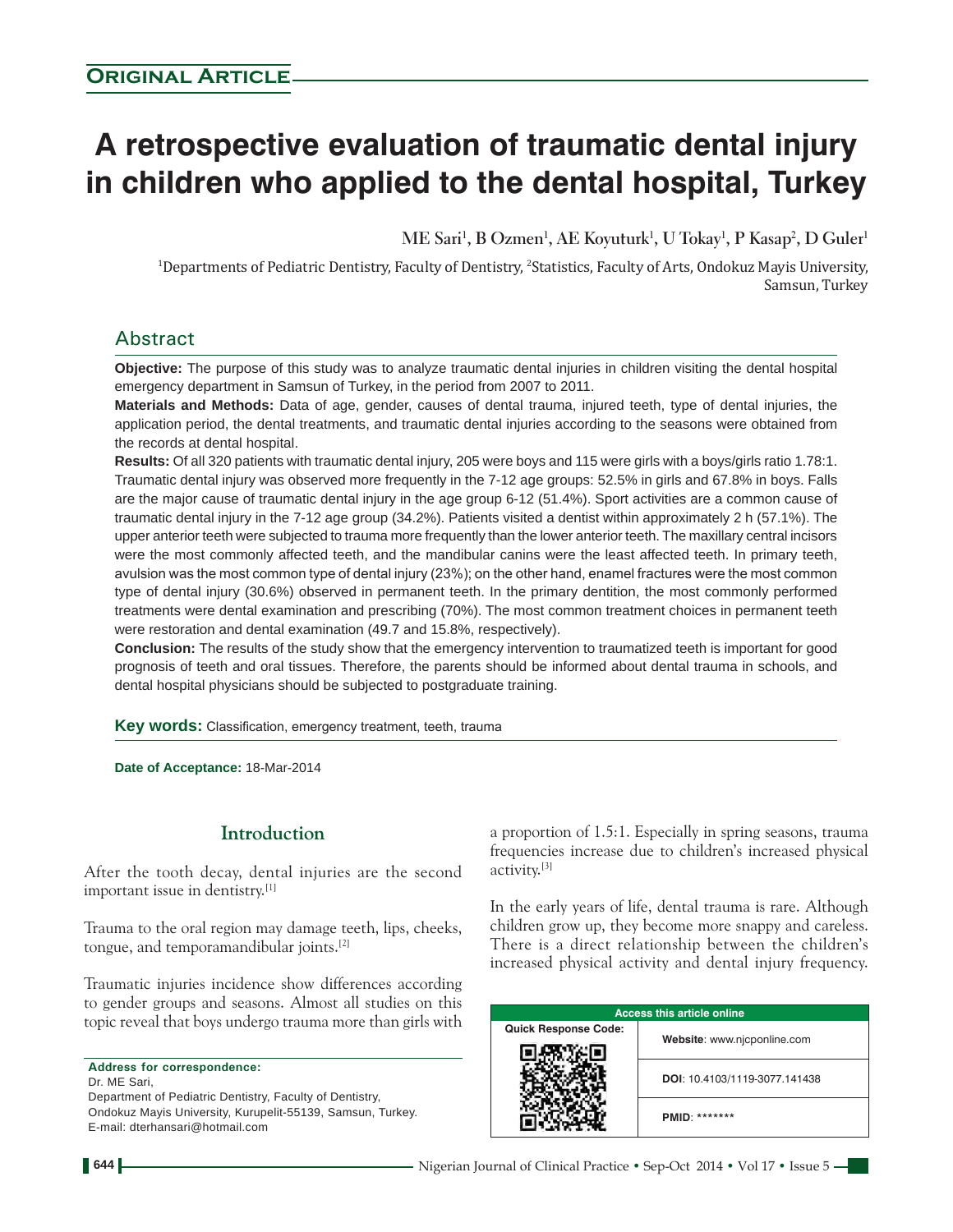Traumatic injuries occur mostly at 1‑3 years in a primary dentition and 8-11 years in permanent dentition.<sup>[4-7]</sup> In preschool period, fallings and crashing can be seen frequently. In preschool children, dental injuries make up 18% of all injuries that need treatment.[2] In children between 6‑12 years, sport accidents, falling off bicycle, and crashing may cause dental injury. At adolescence, people who are interested in boxing, skiing, riding, and swimming are more prone to facial trauma. Mentally retarded people and epileptic patients have motor coordination deficiency so they often fall down during the attacks.<sup>[8]</sup> In the primary dentition, luxation injuries are the most common traumatic dental injuries, whereas crown fractures are more commonly reported for the permanent dentition.<sup>[9-11]</sup> The injuries of anterior teeth may result into phonetic, functional, and aesthetic problems in children and also disrupt occlusion. Consequently, children's psychological development can be affected.<sup>[2]</sup> After an injury, an appropriate and immediate treatment is important for a good prognosis of treated tooth.

Oral and dental health centers are the first choice for emergency dental treatment in Turkey. Because they are open 24 h throughout the year, especially in the city center. Therefore, the aim of the retrospective study was to analyze records of patients seen in the emergency clinic of a dental hospital in Samsun, Turkey, between 2007 and 2011, and assess the treatment approaches of the dentists.

# **Materials and Methods**

The research protocol was accepted by the Ondokuz Mayis University Medical Research Ethics Commission (2011/852).

This retrospective study was based on an analysis of patient records obtained at initial diagnosis and treatment methods of children subjected to dental trauma at a dental hospital. Out of the 148160 patients, 320 children between 2‑18 years with dental trauma were evaluated from 2007 to 2011.

The patient documents (dental records and radiographs) were analyzed in dental hospital: age, gender, causes of dental trauma, the number of teeth injured, type of dental injuries, the application period, the dental treatments, and traumatic dental injuries according to the seasons. Dental trauma was classified according to the criteria published by Andreasen and Andreasen. The data were analyzed using the Statistical Package for the Social Sciences (SPSS) statistical software program version 17, and the results were evaluated by Chi-square test  $(\chi^2)$ .

### **Results**

Out of the 320 examined dental trauma patients, 115 were females (35.9%) and 205 males (64.0%). The ages of the subjects ranged from 2 to 18 years. It was observed that a large number of dental traumas occurred in patients aged between 7 and 12 years (52.5%), followed by the 2‑6‑years age group (30.6%). In all age groups, males were injured more frequently than females with the ratio of  $(1.78:1)$ . As to gender, a statistically significant difference was found among male and female in the groups of 7‑12 and 13‑18 years of age (*P* < 0.05). Statistically, there was no significant gender difference in the age intervals of  $2-6$ -years old  $(P < 0.05)$ .

The sample in this study included 504 teeth injured. The highest frequency of teeth injuries occurred among 7‑12‑year‑old children. In children of this age group, a total of 328 teeth (65.0%) were registered as injured [Table 1].

Among 2‑6years age groups, the most frequent cause of dental injuries was falls(32.8%). In other age groups, it was sporting activities(66.6%), bicycling (38.9%), and falls(39.8%) that caused dental injuries. The falls were statistically significant for the 2-6-years age groups  $(P < 0.05)$ . Sport activities were statistically significant for the 7-12 and 13-18-year-old groups  $(P < 0.05)$  [Table 2].

In 2‑6‑years age group, the maxillary right primary central incisor injuries had the highest percentage (25.0%), followed by the maxillary left primary central incisor (24.0%).





**Table 1b: Distribution of teeth according to sex and**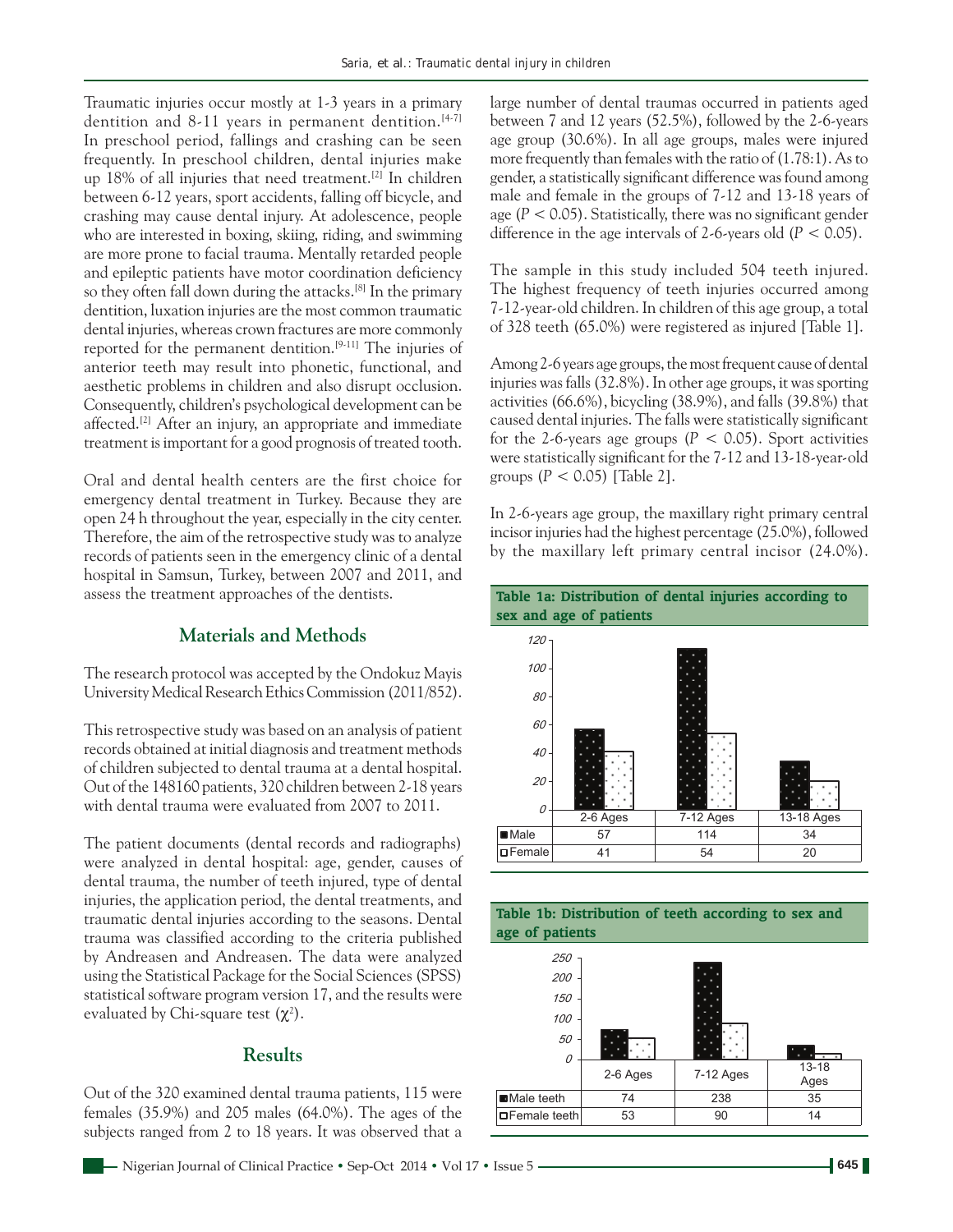In 7‑12 and 13‑18‑year‑old groups, the maxillary right central incisor injuries were the highest in percentage terms(28.2%; 41.5%), followed by the maxillary left central incisor (27.5%; 39.8%) [Table 3].

The most traumatized teeth in both dentitions were the maxillary central incisors [Table 3].

Table 4 shows that in primary teeth, avulsions were the most frequent form of injury (23.0%), followed by intrusion (18.0%) and luxation (17.0%). In permanent teeth, the most frequent injuries were enamel fractures (30.6%), followed by enamel-dentin fractures (25.0%).

According to the time elapsed until the first emergency attention, a high percentage of patients received their initial care within 2 h (86.7%), as shown in Table 5.

Table 6 shows the treatment for the reported injuries. The treatment preferred mostly was determined as examination and prescription for primary teeth (70.0%), whereas it was applied as restoration in permanent teeth (49.7%).

October‑December and July‑September were the periods during which dental trauma was more prevalent as shown in [Table 7]  $(P < 0.05)$ .

#### **Discussion**

It was observed that previous studies were carried out by considering various factors such as age, gender, classification of the trauma, and methods of treatment.[3,12‑15] In this study, the scope of the study has been enlarged and new study design has been developed. Although many methods are used for the classification of dental trauma,<sup>[16]</sup> we have chosen the most commonly used classification (Andreasen and Andreasen).<sup>[17,18]</sup>

Previous studies reported that boys are more exposed to dental trauma.<sup>[19-21]</sup> The results presented in the recent literature show that male/female ratio varies from 1.4:1 to  $3:1.^{[3,11]}$  According to the results of the present study, boys are more prone to traumatic dental injuries. In this study, the male/female ratio is 2:1.1. The connection between the age and the etiology of dental injuries can be explained by age-related activities and the characteristics of motor coordination development.[13,21,22]

According to this study, the connection between trauma and sex showed no differences in 2‑6‑years age groups. The reason for this is that both boys and girls aged 2‑6 years are exposed to the same risk factors, as they have similar social activities and there is no difference between the games and sports they play. As to gender, a statistically significant difference was found among boys in the groups of 7‑12 and 13‑18 years of age  $(P < 0.05)$ . We believed that boys in 7-12-years age group are more exposed to dental trauma because they are more energetic and more involved in sports activities.[23]

The most common etiological reasons were reported as falls, automobile‑bicycle accidents, collisions, and sports activities in the previous studies.<sup>[14,19,22,23]</sup> In the present study, the most common dental injuries occurred because of falls and sporting activities, such as riding. Falls and striking objects were found out as the main causes of traumatic dental injuries in patients with the age group between 2 and 6 years, which disagrees with the findings of García‑Godoy *et al.,*[24] who



| Table 3: The distribution of the number of injured<br>teeth |             |           |           |  |
|-------------------------------------------------------------|-------------|-----------|-----------|--|
| <b>Tooth</b>                                                | Ages $(\%)$ |           |           |  |
| number                                                      | $2-6$       | $7-12$    | 13-18     |  |
| 52                                                          | 17 (17.0)   | 0(0.0)    | 0(0.0)    |  |
| 51                                                          | 25(25.0)    | 0(0.0)    | 0(0.0)    |  |
| 61                                                          | 24 (24.0)   | 0(0.0)    | 0(0.0)    |  |
| 62                                                          | 18 (18.0)   | 0(0.0)    | 0(0.0)    |  |
| 71                                                          | 8(8.0)      | 0(0.0)    | 0(0.0)    |  |
| 72                                                          | 3(3.0)      | 0(0.0)    | 0(0.0)    |  |
| 81                                                          | 3(3.0)      | 0(0.0)    | 0(0.0)    |  |
| 82                                                          | 2(2.0)      | 0(0.0)    | 0(0.0)    |  |
| 13                                                          | 0(0.0)      | 1(0.29)   | 0(0.0)    |  |
| 12                                                          | 0(0.0)      | 57 (16.7) | 3(4.8)    |  |
| 11                                                          | 0(0.0)      | 96 (28.2) | 26 (41.5) |  |
| 21                                                          | 0(0.0)      | 94 (27.5) | 25 (39.8) |  |
| 22                                                          | 0(0.0)      | 52 (15.2) | 2(3.1)    |  |
| 23                                                          | 0(0.0)      | 1(0.29)   | 0.00      |  |
| 31                                                          | 0(0.0)      | 0(0.0)    | 0.00      |  |
| 32                                                          | 0(0.0)      | 7(2.0)    | 2(3.1)    |  |
| 33                                                          | 0(0.0)      | 14(4.1)   | 2(3.1)    |  |
| 41                                                          | 0(0.0)      | 14(4.1)   | 2(3.1)    |  |
| 42                                                          | 0(0.0)      | 5(1.4)    | 1(1.5)    |  |
| 43                                                          | 0(0.0)      | 0(0.0)    | 0(0.0)    |  |
| Total                                                       | 100         | 341       | 63        |  |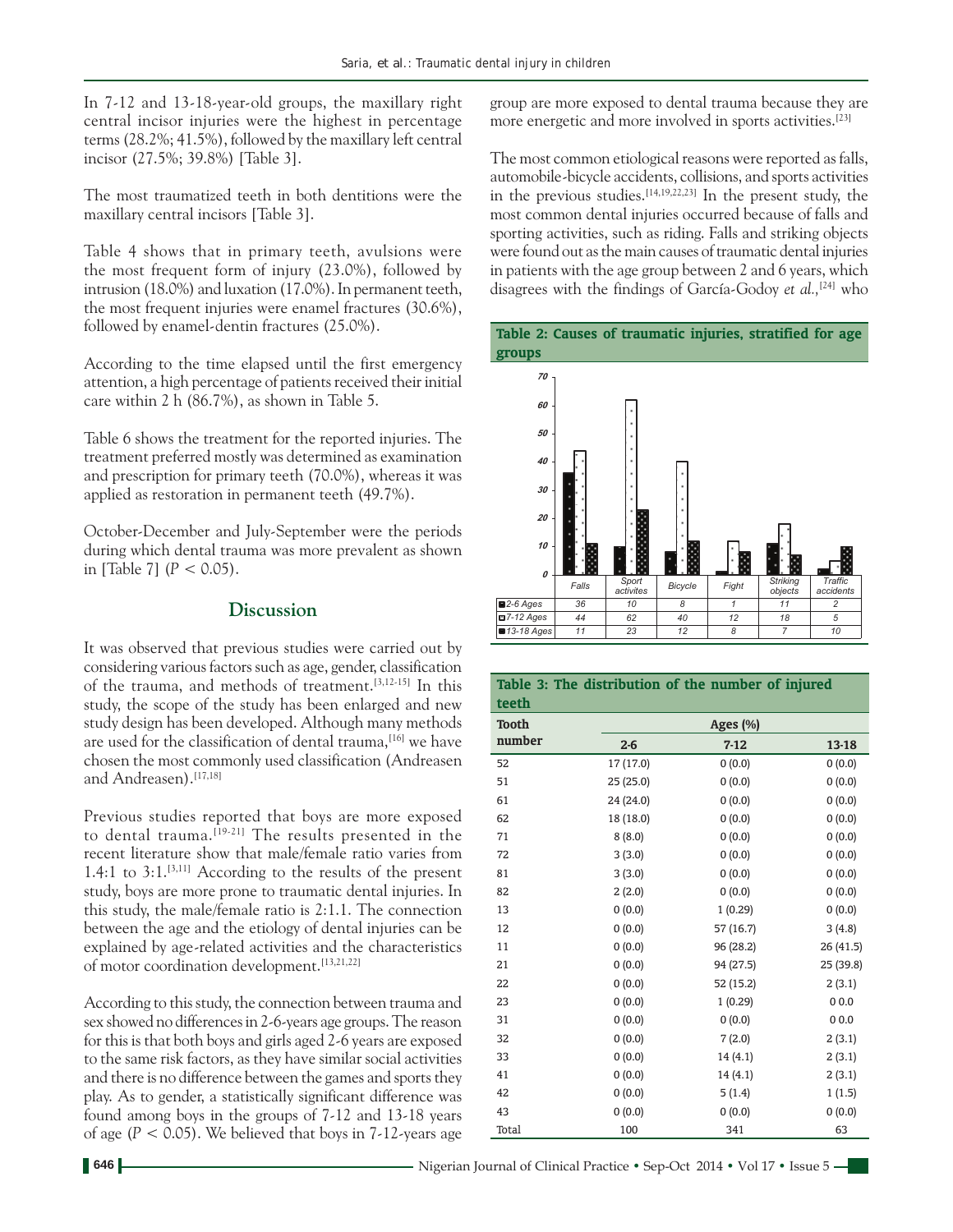

| Table 5: The visiting period to the dentist for children<br>with traumatic dental injuries |             |     |     |                                             |  |                                                             |
|--------------------------------------------------------------------------------------------|-------------|-----|-----|---------------------------------------------|--|-------------------------------------------------------------|
|                                                                                            | < 60<br>min | min | min | 60-120 120-180 180 min- > 24 h Total<br>24h |  |                                                             |
| Patient<br>number $(\%)$                                                                   |             |     |     |                                             |  | 95 (29.6) 183 (57.1) 14 (4.3) 16 (5.0) 12 (3.7) 320 (100.0) |

| Table 6: The distribution of treatment methods |                        |                            |            |  |
|------------------------------------------------|------------------------|----------------------------|------------|--|
| <b>Methods of treatment</b>                    | Primary<br>teeth $(%)$ | Permanent<br>teeth $(\% )$ | Total      |  |
| Examination or prescription                    | 70 (70.0)              | 64 (15.8)                  | 134 (26.5) |  |
| Restoration                                    | 0(0.0)                 | 201 (49.7)                 | 201 (37.6) |  |
| Reposition                                     | 0(0.0)                 | 12(2.9)                    | 12(2.4)    |  |
| Pulpectomy                                     | 3(3.0)                 | 11(2.7)                    | 14(2.7)    |  |
| Root canal treatment                           | 4(4.0)                 | 32(7.9)                    | 36(7.14)   |  |
| Reimplantation                                 | 0(0.0)                 | 25(6.1)                    | 25(4.9)    |  |
| Splint                                         | 0(0.0)                 | 42 (10.3)                  | 42(8.3)    |  |
| Extraction                                     | 23 (23.0)              | 17(4.2)                    | 40 (7.9)   |  |
| Total                                          | (100)                  | 404                        | 504        |  |

| Table 7: The distribution of traumatic dental injuries<br>according to the seasons |                         |             |                                   |          |              |
|------------------------------------------------------------------------------------|-------------------------|-------------|-----------------------------------|----------|--------------|
|                                                                                    | January April-<br>March | <b>Iune</b> | July-<br>September December       | October- | <b>Total</b> |
| Patient<br>number $(\%)$                                                           | $22(4.3)$ 38 (7.5)      |             | 112 (22.2) 148 (29.3) 504 (100.0) |          |              |

reported that falling against an object was the most frequent cause of dental injuries. Since children start walking alone when they are 2 or 3-years-old, the risks of exposure to trauma in these patients is higher than for all age groups.[25,26] In 7‑12 and 13‑18‑years age groups, sports activities, bicycle accidents, and falls were the main etiological factors.[12,26]

In this study, it was observed that traumatized maxillary anterior primary teeth were affected equally in 2‑6‑years age group. The reason could be their being located close to each other in a smaller area of primary teeth. In other age groups, maxillary central and lateral teeth were affected, respectively. In general, high percentage of traumatic dental injuries takes place in the maxillary teeth; it is because of the fact that these teeth are situated in front of the dental arch. The maxillary central incisors are sometimes in a protrusive position and often inadequately covered by the upper lips, which could possibly amortize the strike,[27,28] unlike the lower teeth and the canines that are usually better protected by the lips and not so prone to injury. [28,29] Moreover, the upper jaw is rigid and the lower jaw is movable, which additionally contributes to the predisposition of certain teeth to injury.[27‑29]

In this study avulsions, subluxations, and luxations were the most frequently occurring injuries, particularly in the primary dentition (2‑6 years of age). Likewise, intrusion, luxation, and avulsion are more common injuries in other studies.[22,23,26] Besides, the root and alveolar bone support of the primary teeth is minimal, and it may predispose the primary dentition to avulsion and luxation injuries.[13,14,18,26] It was reported in many studies that in permanent teeth the most frequent injuries are enamel fracture, noncomplicated enamel‑dentin fracture, and luxation.<sup>[12,27,28]</sup> The most frequent injury in permanent dentition was enamel fracture (30.9%) and enamel-dentin fracture, which is in agreement with the previous reports.[22,23] Enamel fracture or enamel‑dentin fracture was mostly seen in both dentitions compared with the frequency of other types of trauma. The range of enamel‑dentine fractures without involvement of the pulp range between 20.2 and 50.5% in the previous reports.[12,17‑19,27,‑28]